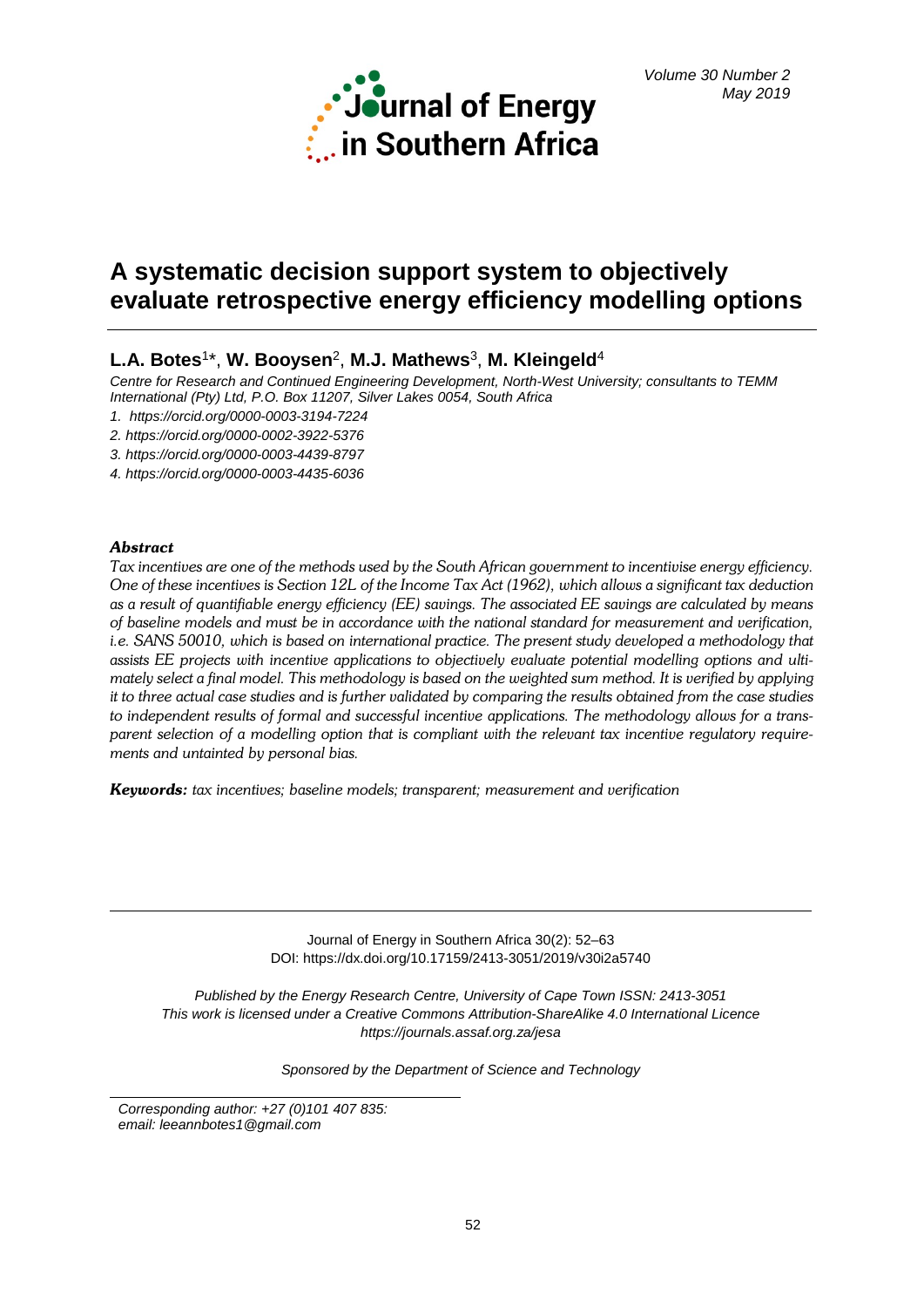## **1. Introduction**

South Africa is actively driving energy efficiency, especially in the industrial sector, which is the largest national energy consumer (Department of Energy, 2010). One of the implemented initiatives is a tax incentive referred to as Section 12L of the Income Tax Act (Bergh, 2012; Morrow, et al., 2013; Schutte, 2013). This incentive gives applicants ZAR 0.95/kWh tax deduction for quantified energy efficiency (EE) savings. The high value of this incentive has driven significant development in measurement and verification (M&V) methods and techniques (National Treasury, 2013; SABS, 2017).The quantification of Section 12L energy savings is done in accordance with the South African National Standard (SANS) 50010 (SABS, 2017), which is based on industry leading guidelines such as the International Performance Measurement and Verification Protocol (IPMVP) and the Federal Energy Management Program (Efficiency Valuation Organisation, 2012; Grobler, 2010; U.S. Department of Energy, 2008). The strong link between the SANS 50010 and international M&V practices makes the developed Section 12L-related techniques beneficial to the wider M&V industry. The concept of Section 12L is that the more qualifying, quantifiable energy is saved, the less tax is paid (Du Toit, 2011). It stipulates that a tax deduction allowance is awarded to tax payers for quantified EE savings (ZAR per verified kWh of EE savings) (Republic of South Africa, 2013). Since March 2015, this allowance was increased from ZAR 0.45/kWh of EE savings to ZAR 0.95/kWh (Republic of South Africa, 2015). This is the flagship incentive to overcome the financial barriers associated with the implementation of such EE initiatives (EEIs) and encourage energy-efficient operations (Botes, 2017). There are, however, apparently a number of challenges to overcome (Du Toit, 2011), given that in 2016 only 14 Section 12L certificates were successfully issued out of a total 108 registered applications (SANEDI, 2016). A key challenge is to accurately calculate and verify the achieved energy savings, while adhering to the strict rules and regulations, as stated in the Section 12L Regulations (Booysen, 2014; Hamer et al., 2017; National Treasury, 2013). This challenge is a significant concern, as the calculated EE savings directly impact the Section 12L tax allowance certificate value (Booysen, 2014; Hamer et al., 2017). With the aim of mitigating the concerns and challenges associated with the incentive, various M&V practices are mandatory and stipulated in the Section 12L regulatory structure. One such measure is the requirement that the quantified EE savings must be verified by an independent M&V body accredited by the South African National Accreditation System (SANAS) (Campbell et al., 2017; GreenCape, 2015;

Hamer et al., 2017; National Treasury, 2013). Furthermore, the M&V process is required to be traceable, accurate and transparent, to ensure the protection of all stakeholders involved (Campbell, 2016; Hamer et al., 2017). The M&V practice thus forms a crucial part in the practical application of Section 12L and will therefore be discussed in the next section. The key technical aspects relating to Section 12L M&V can be evaluated by first identifying the basic M&V approach as stated in the IPMVP [\(Figure 1](#page-2-0) column 1). The appointed M&V inspection body investigating the Section 12L potential of a certain EEI will essentially be involved with steps 1, 2, 4, 5, 7 and 8 of the M&V approach (Janse van Rensburg, 2015). Each of the identified steps in the M&V process is connected to a section in the SANS 50010 framework [\(Figure 1](#page-2-0) column 2). These connections could be further summarised to identify the three key technical aspects of Section 12L on the right of [Figure](#page-2-0) 1 : the selection of a measurement boundary, assessment of the baseline dataset and the development and evaluation of the baseline model. Each of these will be discussed in this section.

The EE savings may be determined for different measurement boundaries on a facility. This includes evaluating either a portion of the facility or the entire facility to assess the EE savings. Various methodologies are available in literature to identify and evaluate the feasibility of measurement boundaries (Booysen, 2014; Efficiency Valuation Organisation, 2012; Hamer, et al., 2017; Janse van Rensburg, 2015; SABS, 2017). Once a measurement boundary has been established, an accurate dataset must be compiled. According to SANS 50010, the dataset may consist of either all the parameters associated with the energy system, or only the significant governing parameters. However, an important factor that must be considered is the compliance of the dataset with the Section 12L Regulations. This becomes crucial when considering that industrial systems usually have large amounts of data sources and measurement points available, all with different levels of accuracy and compliance. The dataset options should, therefore, be evaluated (Hamer et al., 2017). Existing and well-established methodologies from literature can readily be used in this study to evaluate the baseline dataset (Gous et al., 2016; Hamer et al., 2017; SABS, 2017).

The EE savings are calculated via an EE model after selecting a measurement boundary and dataset. Different mathematical methods may be used for the quantification of the EE savings. These include energy intensity calculation, simulation, predictive modelling and various regression methods (Hamer et al., 2017). Previous studies recommended the development of multiple models to quan-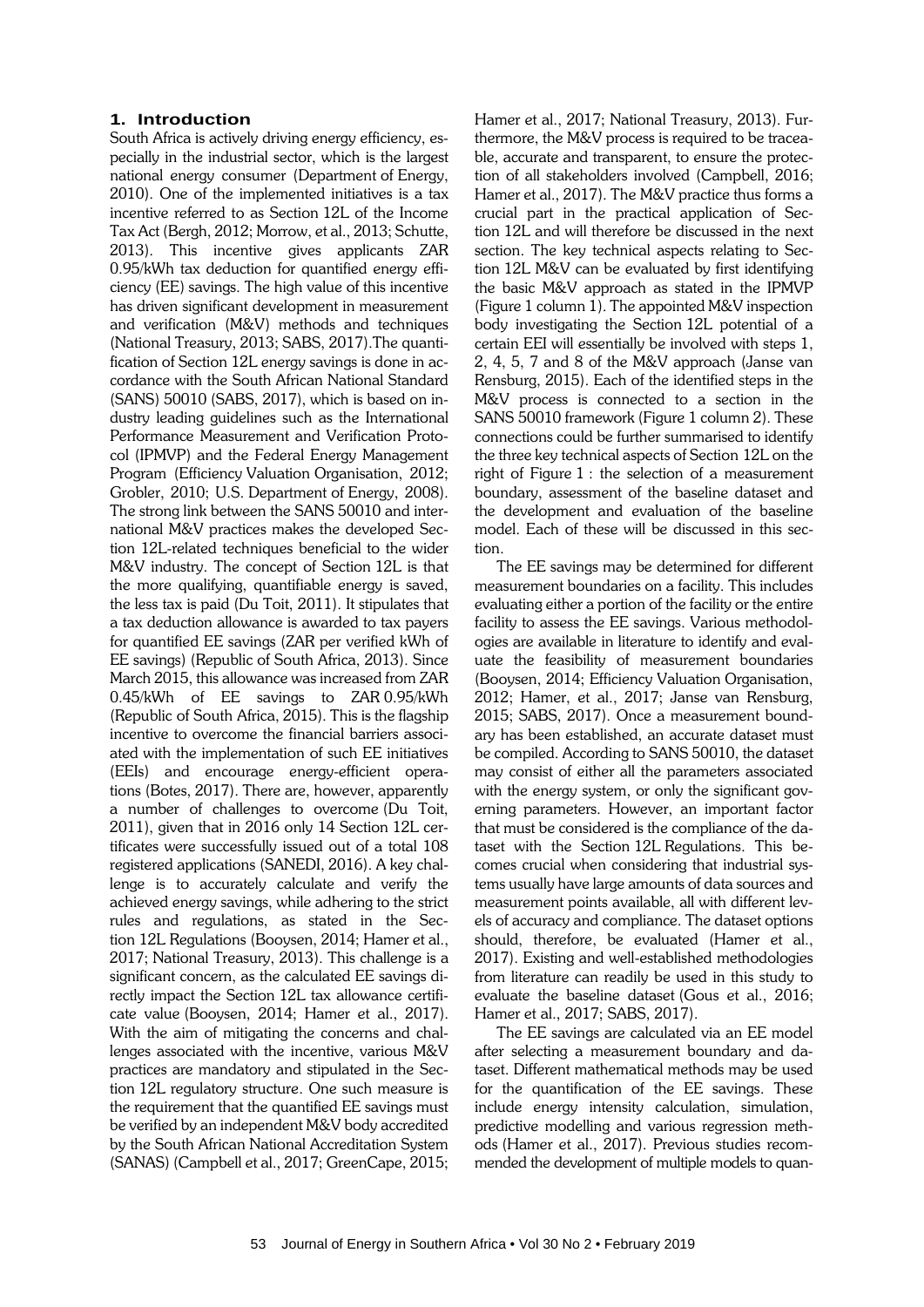

<span id="page-2-0"></span>**Figure 1: Key technical aspects of Section 12L.** *Source: Botes (2017)*

tify the EE savings (Campbell, 2016; Hamer et al., 2017). Each of the developed models varies according to their selected measurement boundaries, datasets and calculation methods.

Numerous baseline modelling options are available when considering the various options of measurement boundaries, datasets, and calculation methods. Well-established methodologies regarding each of these three key technical aspects of Section 12L M&V are available in literature and can readily be used in this study (Gous et al., 2016; Hamer et al., 2017; Janse van Rensburg, 2015; SABS, 2017). The methodologies result, however, in numerous modelling options that may be considered when determining the achieved EE savings. There is no established method to aid in the selection process of the final model, which becomes vital considering the direct impact the chosen modelling option has on the monetary value associated with Section 12L. A need, therefore, exists to prove that the most appropriate model was chosen. The various models should be evaluated to ensure that the final model adheres to all the requirements associated with Section 12L. Furthermore, the evaluation process is required to be transparent to increase the confidence of the reported EE savings. Therefore, the objective of this paper is to develop a methodology that assists the Section 12L application process to evaluate and select a final model for Section 12L applications when more than one modelling option is available.

Previous research and development work recommended that multiple boundaries and models be developed to holistically assess energy saving measures (Campbell, 2016; Hamer et al., 2017). The resulting assessments produced multiple potential results (and multiple potential tax benefits in the Section 12L context). These studies, however, do not give guidance on how to evaluate the potential modelling options. This becomes critical since the chosen model directly impacts the monetary value associated with Section 12L.These studies, however, do not give guidance on how to evaluate the potential modelling options. This becomes critical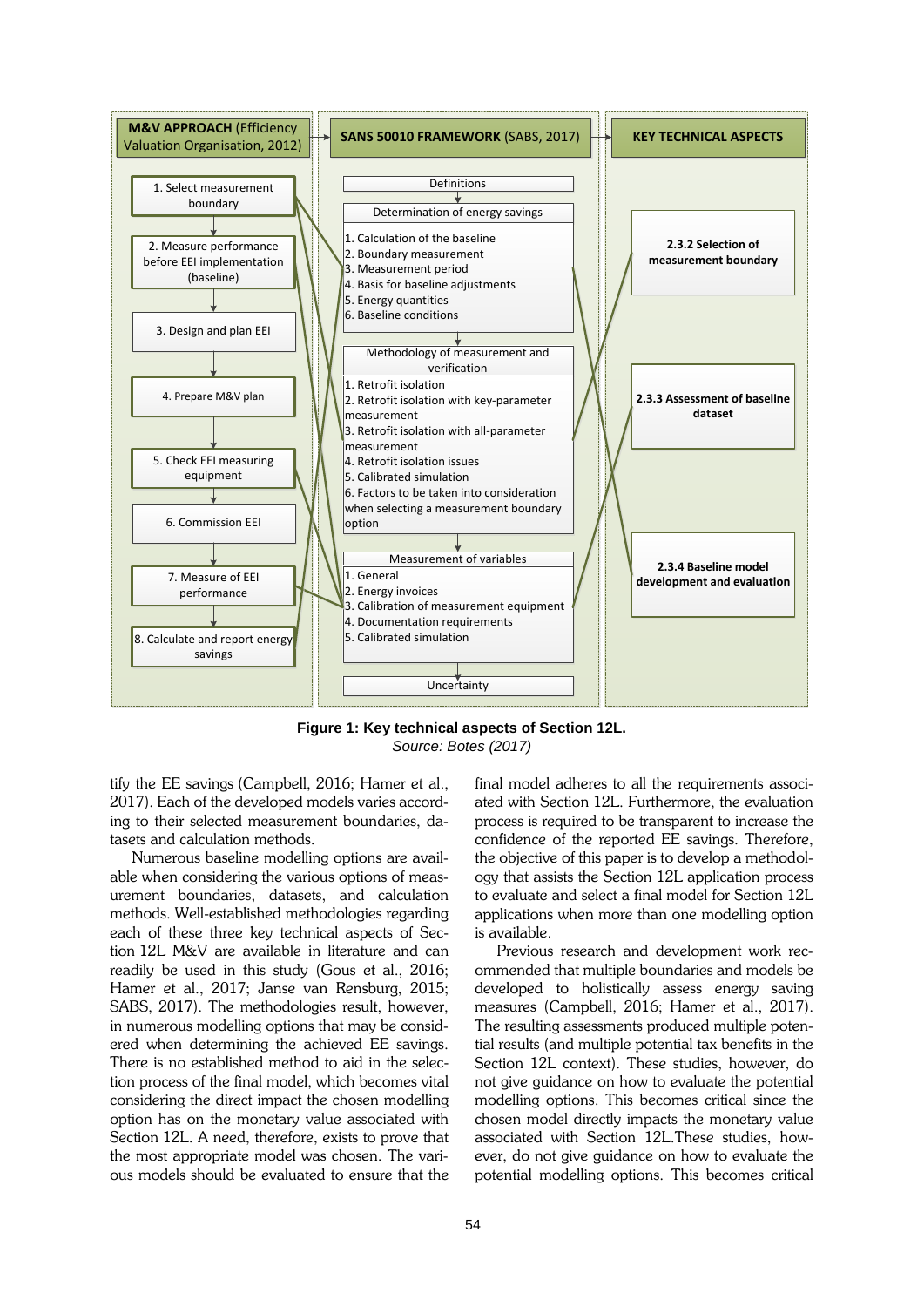since the chosen model directly impacts the monetary value associated with Section 12L. The present study, therefore, focussed on the development of a systematic decision support system to objectively evaluate potential modelling options.

# **2. Methodology**

# *2.1 Decision support methods*

Making a decision based on multiple objectives is referred to as multi-criteria decision making (MCDM), which takes several conflicting, qualitative and/or quantitative criteria into account and results in a compromised solution that is acceptable to all stakeholders. Thus, in the MCDM process a solution between alternative options is obtained which best fits these criteria (Kolios et al., 2016). When addressing MCDM problems, a decision needs to be made between multiple alternatives that must adhere to various and often conflicting criteria. Thus, choosing a Section 12L model that adheres to multiple legal and technical requirements is a multi-criteria decision problem. A generic method of solving multi-criteria decision problems was therefore investigated from various literature (Azar, 2000; Bruen, 2008; Mateo, 2012; Tzeng et al., 2005; Volkart et al., 2017). The identified steps are to:

- generate/identify alternative solutions;
- establish criteria;
- evaluate alternatives;
- apply a multi-criteria decision aid (MCDA) method; and
- evaluate results and recommend a suitable solution.

These generic steps were used to select the best Section 12L model among multiple modelling options. The MCDA methods are existing numeric techniques aiding the decision-making process. They have been used extensively in various fields that include: resource allocation planning (Ogryczak, 2007); the medical field (Azar, 2000; Hancerliogullari et al., 2017); and most prevalently, the sustainable and renewable energy field (Kolios et al., 2016; Mateo, 2012). When applied to the energy field, the most common MCDA methods include: the weighted sum and weighted product method (WSM/WPM) (Carrico et al., 2014; Kolios et al., 2016; Mateo, 2012); technique for the order of preference by similarity to the ideal solution (TOP-SIS) (Kolios et al., 2016; Mateo, 2012); analytical hierarchy process (AHP) (Kolios et al., 2016; Mateo, 2012; Saaty, 2008); *élimination et choix traduisant la realité* (ELECTRE) (Carrico et al., 2014; Kolios et al., 2016; Mateo, 2012); and the preference ranking organisation method for enrichment evaluation (PROMETHEE) (Kolios et al., 2016; Mateo, 2012).

The WSM is the simplest and most widely used method (Triantaphyllou, 2013). It is also straightforward to implement and transparent (Kolios et al., 2016). The Section 12L M&V results should be presented to various stakeholders and therefore needs to be transparent. The stakeholders might also not have the expertise to understand complex methods. The WSM was, therefore, the preferred method used throughout this study. Comparative studies have also shown similar results between the WSM and the more complex methods (Kolios & Read, 2013; Kolios et al., 2016). The present study used WSM to evaluate multiple modelling options to quantify the associated EE savings and, ultimately, select a final modelling option. This was done by first establishing relevant model evaluation criteria. Secondly, weights were assigned to each criterion. In the third and final step, each alternative modelling option was assessed, and a multi-criteria score was determined for each modelling option. The modelling option with the highest multi-criteria score was considered as the preferred modelling option to quantify the associated EE savings.

# *2.2 Selection of criteria*

In the first step, the relevant evaluation criteria were identified. Extensive research was done in various relevant fields to identify the criteria that Section 12L models need to adhere to. These research areas include, industrial energy efficiencies (Bergh, 2012; Hasanbeigi, et al., 2012; Morrow, et al., 2013; Schutte, 2013; Worrel & Galitsky, 2005); Section 12L Regulations and Standard (Du Toit, 2011; National Treasury, 2013; Republic of South Africa, 2013; Republic of South Africa, 2015); industrial measurement and verification (Booysen, 2014; Campbell et al., 2017; Hamer et al., 2017; Janse Van Rensburg, 2015; SABS, 2017); and decision support methods (Bruen, 2008; Kolios et al., 2016; Mateo, 2012; Saaty, 2008). This produced the following list of evaluation criteria to assess Section 12L models:

- compliance of measurements  $(C_1)$ ;
- conservativeness of quantified EE savings  $(C_2);$
- model correlation  $(R^2)$  (C<sub>3</sub>);
- root mean squared error of model (RMSE)  $(C_4)$ ;
- significance of quantified savings  $(C_5)$ ;
- variance in savings  $(C_6)$ ; and
- fraction of energy accounted for  $(C_7)$ ;

The first two criteria consider key legal requirements of a Section 12L application. This includes the  $C_1$  used in the model development as well as  $C_2$ . According to the standard, two data sources are deemed Section 12L compliant – data from invoices and measurements from calibrated equipment. The compliance of measurements is a requirement to ensure accuracy. The calibration of equipment must be done by SANAS-accredited calibration laboratories or specialists approved by the original equipment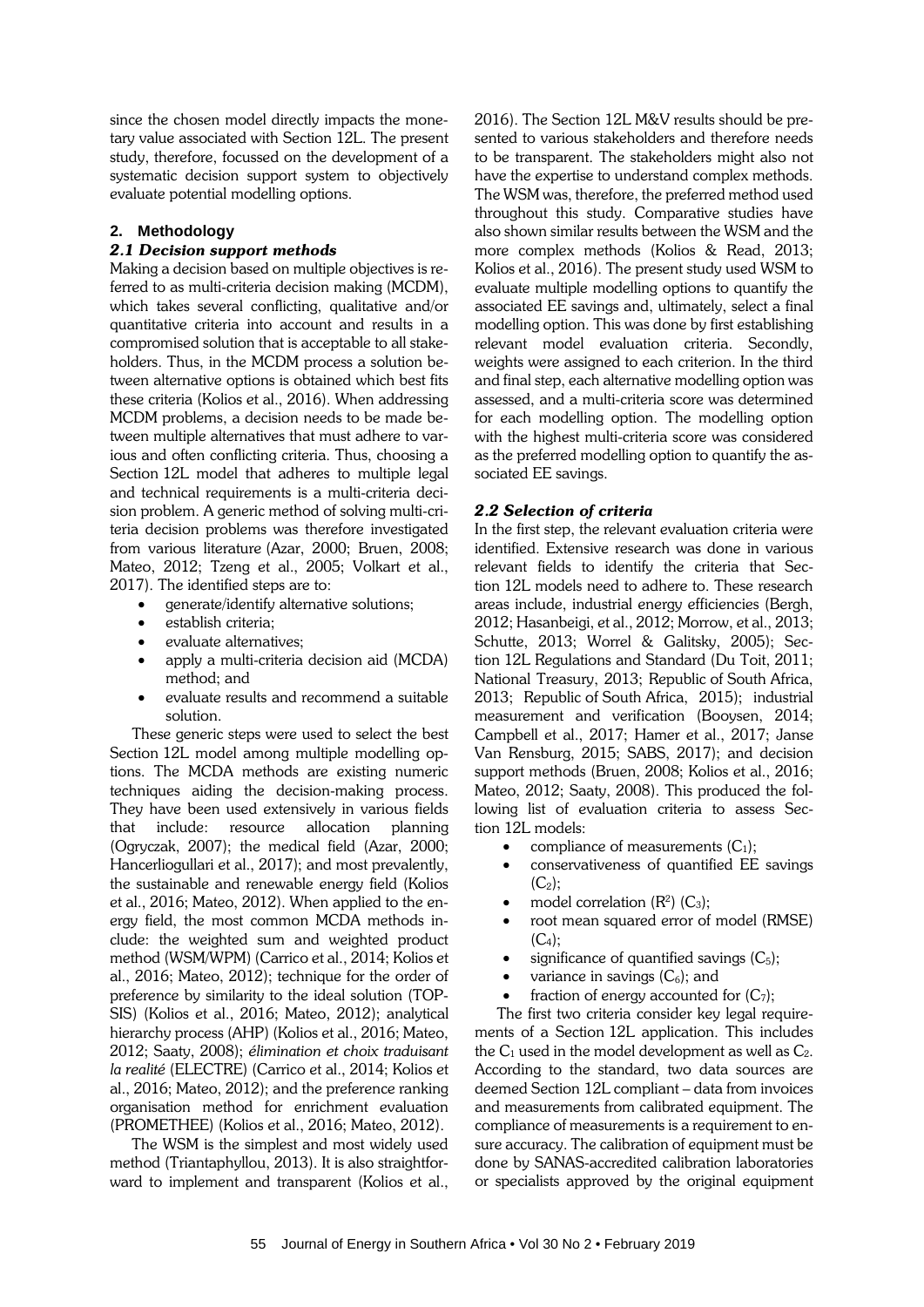manufacturer (SABS, 2017). The Section 12L Regulations require the quantification of the EE savings to be done in accordance with the technical guidelines provided in the standard (National Treasury, 2013). These guidelines ensure that savings are quantified conservatively, which means that the reported savings should be the actual achieved savings or less (SABS, 2017). This ensures that any uncertainty relating to the quantified savings is mitigated. During the reviewing process of the application, the EE may thus be adjusted towards lower values to compensate for uncertainty. It is, therefore, critical to prove that the selected model is a conservative calculation of the achieved EE savings. Criteria 3 and 4 evaluate the model accuracy by considering the most common statistical parameters used to evaluate regression models. This was done since regression models are the most prevalent method of quantifying energy savings (Booysen, 2014; Campbell et al., 2017; Hamer et al., 2017). The most prevalent statistical parameters used include  $C_3$  and  $C_4$  (Booysen, 2014; Hamer, 2016). The  $C_3$  is the primary indicator of the fit of a regression line and the relationship between the variables. The statistical relevance of  $R^2$  becomes stronger as it approaches 1; however, it is typically acceptable to have a value above 0.75 (Booysen, 2014; Campbell, 2016). The RMSE represents the error between the predicted values by the model and actual values. Typically, the RMSE should be below 15% (Booysen, 2014). The last three evaluation criteria include  $C_5$ ,  $C_6$  and  $C_7$ . Criterion 5 ( $C_5$ ) refers to the percentage of the EE savings relative to the baseline energy consumption. A higher significance of the quantified savings  $(C_5)$  is deemed an indication that the correct measurement boundary was isolated and that the results are not just because of process noise. Extreme models are identified by considering the variance in savings  $(C_6)$  of a specific model to the alternative modelling options. The last criterion is  $C_7$ , which indicates that the largest and most relevant energy parameters with respect to the chosen boundary have been included in the model. These last three criteria evaluate the technical soundness of models.

The seven criteria identified in this section represent the criteria that Section 12L models should adhere to. Alternative modelling options will, therefore,

be evaluated according to each of these criteria in this study. More detail on assessing each modelling option is given in Section 2.4.

#### *2.3 Weighting of criteria*

In the second step, the relative importance of each criterion was established by attaching numerical weights to each criterion. In this study, pairwise comparisons were used to determine the criteria weights, a process that was first introduced in 1980 and has become a preferred method (Eastman, 1999; Saaty, 2008). In this process, a reciprocal scale is used to rate each criterion for its importance relative to every other criterion. The reciprocal scale shown in Figure 2 is used to indicate how much a criteria is more important than the criteria it is compared to.

An *n x n* (for *n* decision criteria) matrix of ratings is obtained when completing the pairwise comparisons. The diagonal of the matrix will be equal to 1 since the importance of a criterion relative to itself is equal. When comparing two criteria with each other, one automatically enters the reciprocal rating in the transpose comparison. The completion of the pairwise comparison matrix is followed by determining the criteria weights by raising the matrix to large powers, adding each row and dividing by the total sum of all the rows (Saaty, 2008). Since the weights of seven criteria need to be determined in this study, a *7 x 7* matrix is derived. A completed *7 x 7* pairwise comparison matrix is presented in [Table 1.](#page-5-0)

A survey was used to obtain the criteria weights used in this study to test the applicability of the methodology. Ten people with experience in the field of M&V were asked to complete the pairwise comparison matrices. Their experience ranged between two and ten years, with an average of four, while their qualification ranged from Bachelor of Engineering to Doctor of Philosophy. Two have completed the Certified Measurement and Verification Professional programme. The respective weights obtained from the completed surveys are summa rised i[n Table 2.](#page-5-1) All the respective weights fall within three standard deviations of the mean (derived weight) value.

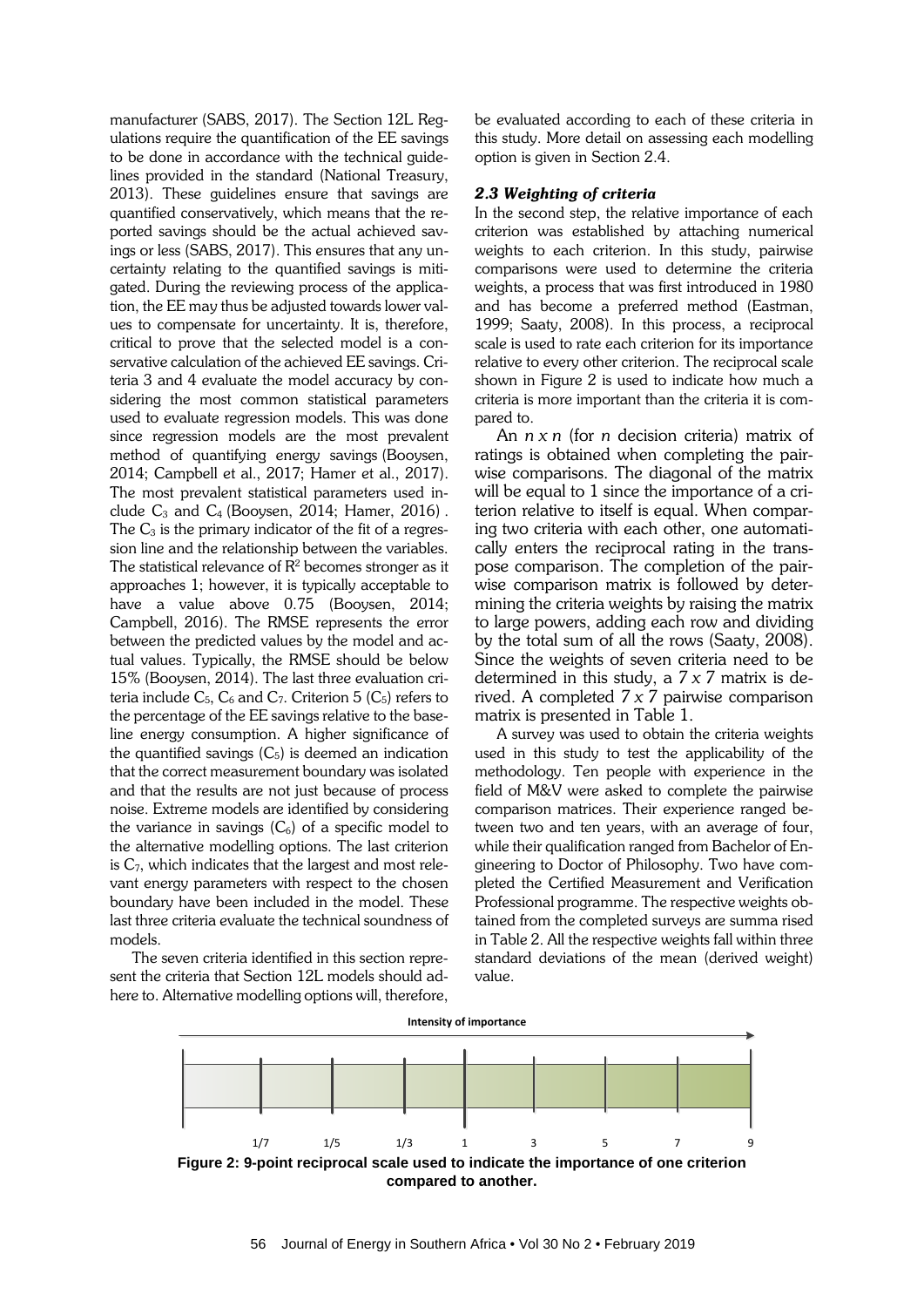<span id="page-5-0"></span>

|             | Criterion | Criterion<br>2 | Criterion<br>3 | Criterion<br>4 | Criterion<br>5 | Criterion<br>6 | Criterion |
|-------------|-----------|----------------|----------------|----------------|----------------|----------------|-----------|
| Criterion 1 |           | 1/3            | 3              |                | 3              |                |           |
| Criterion 2 | 3         |                | 3              |                |                |                |           |
| Criterion 3 | 1/3       | 1/3            |                |                | 1/3            | 1/3            | 1/3       |
| Criterion 4 | 1/3       | 1/3            |                |                | 1/5            | 1/3            | 1/3       |
| Criterion 5 | 1/3       |                | 3              |                |                |                |           |
| Criterion 6 | 1/5       |                | 3              |                |                |                |           |
| Criterion 7 | 1/5       | 1/3            | 3              |                |                |                |           |

**Table 1: Pairwise comparison matrix for criteria weight determination.**

<span id="page-5-1"></span>

| Criterion                                | Derived weight | Standard deviation |  |
|------------------------------------------|----------------|--------------------|--|
| Compliance of measurements $(C_1)$       | 0.21           | 0.06               |  |
| Conservativeness of savings $(C_2)$      | 0.17           | 0.07               |  |
| $R^2$ (C <sub>3</sub> )                  | 0.18           | 0.12               |  |
| $RMSE(C_4)$                              | 0.11           | 0.07               |  |
| Significance of savings $(C_5)$          | 0.13           | 0.10               |  |
| Variance of savings $(C_6)$              | 0.11           | 0.06               |  |
| Fraction of energy accounted for $(C_7)$ | 0.10           | 0.05               |  |

The survey results showed reasonable consensus between the M&V professionals for most criteria. This is considered acceptable to test the applicability of the methodology. However, improvement of the consensus could be obtained by increasing the sample size. More detail on how the established criteria weights are incorporated into the EE model assessment of this study is given in Section 2.4.

## *2.4 Assessing model performance*

In the third and final step, each available modelling option was assessed according to each criterion. This was done by first assessing the performance of each model with respect to each criterion. The results were then summarised in a performance matrix, which consisted of different units depending on the evaluation criteria. The scores in the performance matrix were, therefore, normalised to eliminate the various units present and obtain comparable scores. A scale rating of 0–1 was used to normalise the various units in this study. The scale was based on a relative strength of preference. For each criterion, a least and most preferred scenario was identified and attached to the anchor points of the scale (0 and 1). The least and most preferred scenarios with respect to the seven criteria identified in this study are summarised in [Table](#page-6-0) 3.

The least and most preferred scenario with respect to model compliance  $(C_1)$  was either that no compliant measurements were used or that all the measurements used to develop the model were Section 12L compliant. When considering the conservativeness of the quantified EE savings  $(C_2)$ , the 0anchor point (least preferred scenario) was the least conservative EE savings between the various modelling options. This was equal to the highest EE savings value. The 1-anchor point (most preferred scenario) was then the most conservative EE saving, i.e., the lowest savings value. The least preferred scenario would be a  $R^2$  value of 0 when considering the correlation of a model  $(C_3)$ . This would indicate that no correlation existed between the variables used to develop the model. The most preferred correlation was a  $\mathbb{R}^2$  value of 1, which is indicative of a good fit of the regression line and relationship between variables (Booysen, 2014; Campbell, 2016). Literature recommended that the RMSE  $(C_4)$  should typically be below 15% (Booysen, 2014), therefore RMSE values of 15% or higher were considered the least preferred scenario. An RMSE of 0% was the most preferred scenario since this would indicate that there is no error between the predicted values by the regression model and the actual values. The least preferred scenario with respect to the significance of savings  $(C_5)$  was that there was no significance (significance of zero). The most preferred scenario was the significance of the quantified EE savings of the model with the highest significance of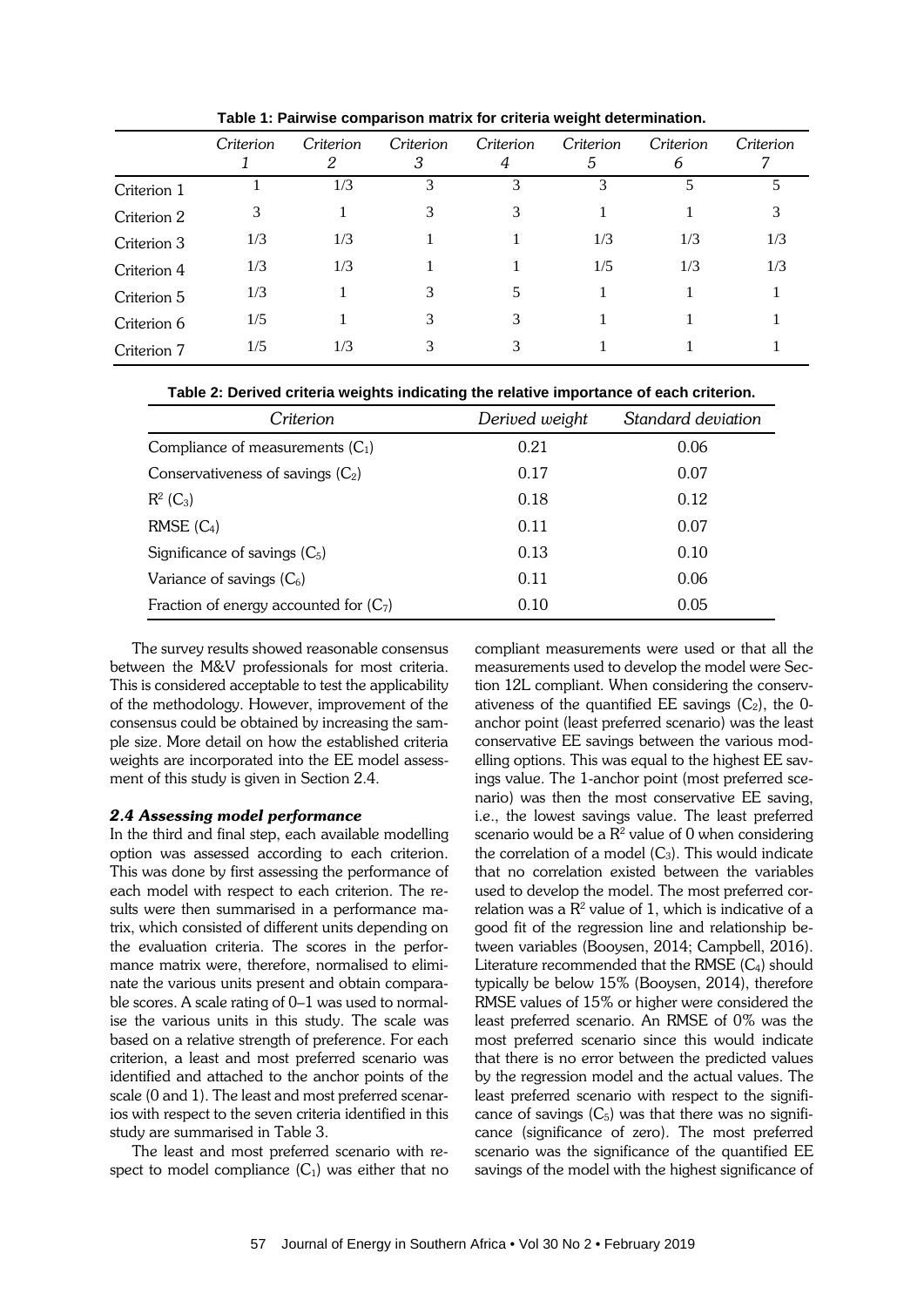<span id="page-6-0"></span>

| Scoring scale                               | 0                                                                                 |                                                        |  |  |
|---------------------------------------------|-----------------------------------------------------------------------------------|--------------------------------------------------------|--|--|
|                                             | Least preferred                                                                   | Most preferred                                         |  |  |
| Compliance of measurement<br>$(C_1)$        | No compliant measurements<br>used                                                 | All measurements used are<br>compliant                 |  |  |
| Conservativeness of savings<br>$(C_2)$      | Least conservative (highest)<br>EE savings)                                       | Most conservative (lowest<br>EE savings)               |  |  |
| Correlation $(C_3)$                         | No correlation between variables<br>$(R2$ of zero)                                | Perfect correlation between<br>variables ( $R^2$ of 1) |  |  |
| $RMSE(C_4)$                                 | RMSE larger than 15%                                                              | RMSE of zero                                           |  |  |
| Significance of savings $(C_5)$             | No significance (zero)                                                            | Maximum significance                                   |  |  |
| Variance in savings $(C_6)$                 | Maximum distance from average<br>savings                                          | No variance in savings (zero)                          |  |  |
| Fraction of energy accounted<br>for $(C_7)$ | No energy accounted for (zero)                                                    | 100% of energy accounted<br>for                        |  |  |
|                                             | RMSE = Root mean squared error, $R^2$ = model correlation, EE = energy efficiency |                                                        |  |  |

**Table 3: Criteria normalisation scoring scale.**

savings between the various modelling options. Models with large variances in savings  $(C_6)$  with respect to the average savings between multiple modelling options indicate extreme models. The least and most preferred scenarios with respect to this criterion were, therefore, the maximum variance from the average savings and no variance from the average savings, respectively. When considering the fraction of energy, a model accounts for  $(C_7)$  the least preferred scenario was that the model accounts for zero percent of the energy, while the most preferred scenario was that the model accounts for 100% of the energy within the selected measurement boundary of the model. By using the anchor points of each criterion, the performance scores could be linearly scaled to obtain a score value between 0 and 1 for each model with respect to each criterion. Thereafter, the weighted scores were calculated by multiplying each evaluation score with the respective criteria weight from [Table 2,](#page-5-1) using Equation 1 (Triantaphyllou, 2013).

$$
weighted score = a_{ij}w_j \tag{1}
$$

where *ai* denotes the evaluation score (between 0 and 1) of model *i* and *wj* the weight of criteria *j*. The overall score may also be referred to as the multicriteria score since it takes all the evaluation criteria into consideration. The WSM was used to calculate the multi-criteria scores and rank the results obtained. According to the WSM, the overall score of each alternative is equal to the sum of the respective weighted scores in terms of each criterion for that alternative, as in Equation 2 (Triantaphyllou, 2013).

$$
A_i = \sum_{j=1}^n a_{ij} w_j \tag{2}
$$

where  $j = 1, 2, \ldots, n$  denotes the evaluation criteria. Furthermore,  $a_{ij}$  denotes the evaluation score for alternative *i* in terms of criteria *j*, and  $w_i$  the weight of criteria *j*.

Scores were used to rank the alternative models to identify the least and most preferred modelling option the multi-criteria. The WSM identifies the optimum solution as the one satisfying Equation 3 (Triantaphyllou, 2013).

$$
A_{WSM}^* = Max \sum_{j=1}^n a_{ij} w_j \tag{3}
$$

The multi-criteria scores were, thus, ranked from the highest to the lowest score. The model in first place (having the highest score) was recommended as the preferred model according to the WSM.

#### *2.5 Validation of model*

The results obtained from the methodology were validated by comparing the model recommended by the methodology to the model chosen by an independent SANAS-accredited M&V inspection body. The selected models by the M&V inspection body were also submitted as formal Section 12L applications and Section 12L certificates were issued for the applications.

#### **3. Results**

#### *3.1 Results of case studies*

The methodology was applied to three case studies: A, B and C. Case study A consisted of steam stations.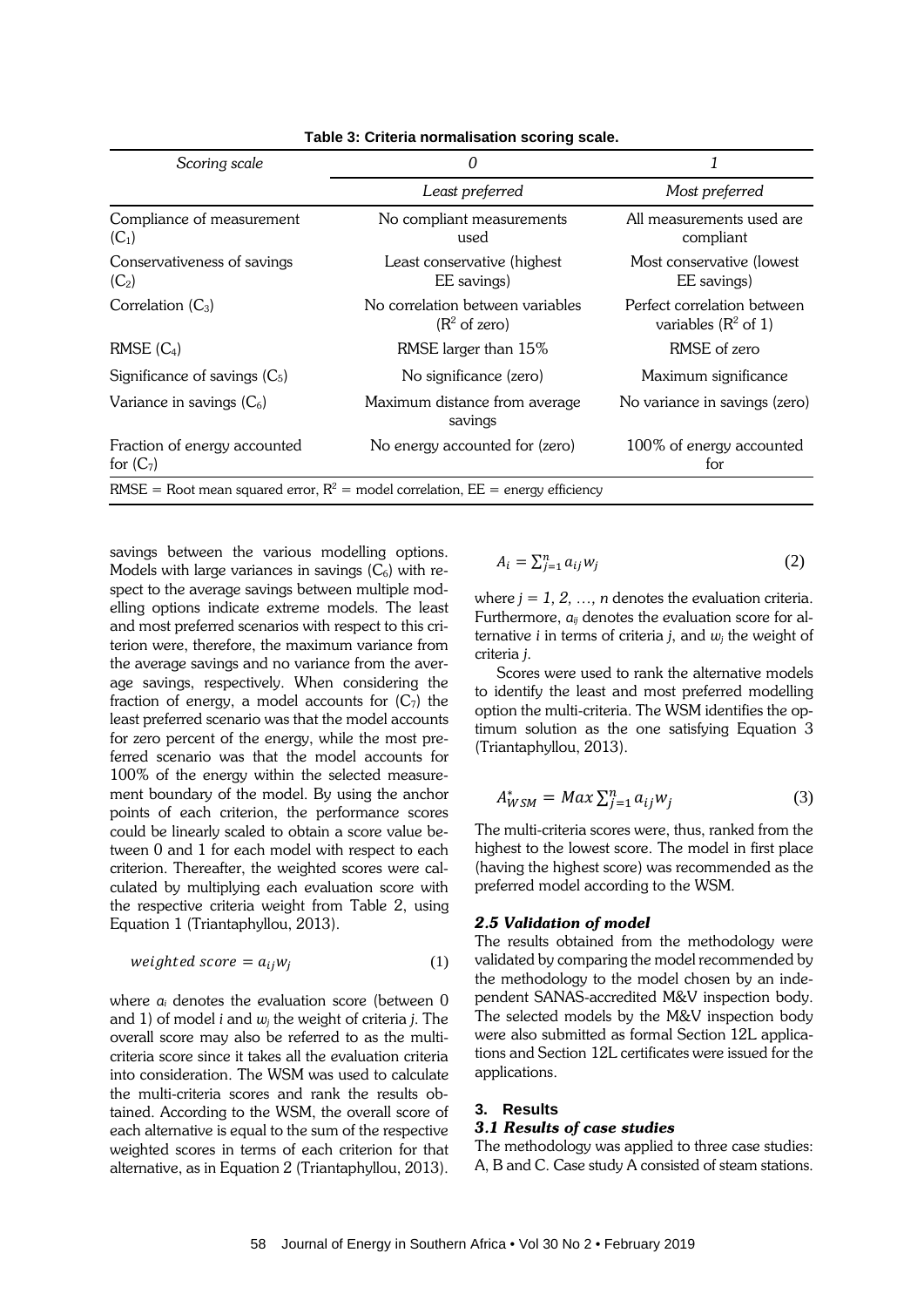During the assessment period the water and coal quality to the steam stations were improved, which resulted in a measurable improvement in EE performance. Case study B was focused on a relined blast furnace, which reduced heat loss and improved EE. Case study C was focused on the compressed air network of a gold mine. During the performance assessment, the compressor control philosophy was optimised to increase the EE of the compressed air network. For each of the case studies, well-established methodologies available in literature (as described in Section 1) were used to develop alternative modelling options to quantify the EE savings associated with the respective EEIs. The main variations between them were according to the selected measurement boundary, data and calculation method.

Case study A resulted in five different modelling options, of which the quantified savings ranged from 251.4 GWh to 341.2 GWh. Three different modelling options were developed for both case study B and case study C. The EE savings resulting from the three modelling options varied between 234.2 GWh and 348.4 GWh for case study B, and between 6.2 GWh and 6.8 GWh for case study C.

The overall score of each model after evaluating the different models was determined and used to rank the models for each case study. [Figure 3](#page-7-0) summarises the overall scores of the different options used to model and quantify the EE. The results were ranked and numbered from 1 to 5 for case study A, and 1 to 3 for case studies B and C. [Figure 3](#page-7-0) also presents the contribution of each criterion to the overall score of each model.

[Figure 3](#page-7-0) shows that for case study A, Model 2 and Model 3 obtained higher scores than the other three models presented because of being regression analyses. The other three models were based on intensity calculations and, therefore, did not obtain a score with respect to the correlation and RMSE evaluation criteria. A large portion of the score accredited to Model 3 was attributable to the conservative nature of the model. Model 3 obtained the largest overall score and is, therefore, recommended as the final Section 12L modelling option according to the methodology for case study A.



<span id="page-7-0"></span>**Figure 3: Summary of case study results, indicating the overall scores of each model as well as the contribution of each evaluation criteria to the overall score.**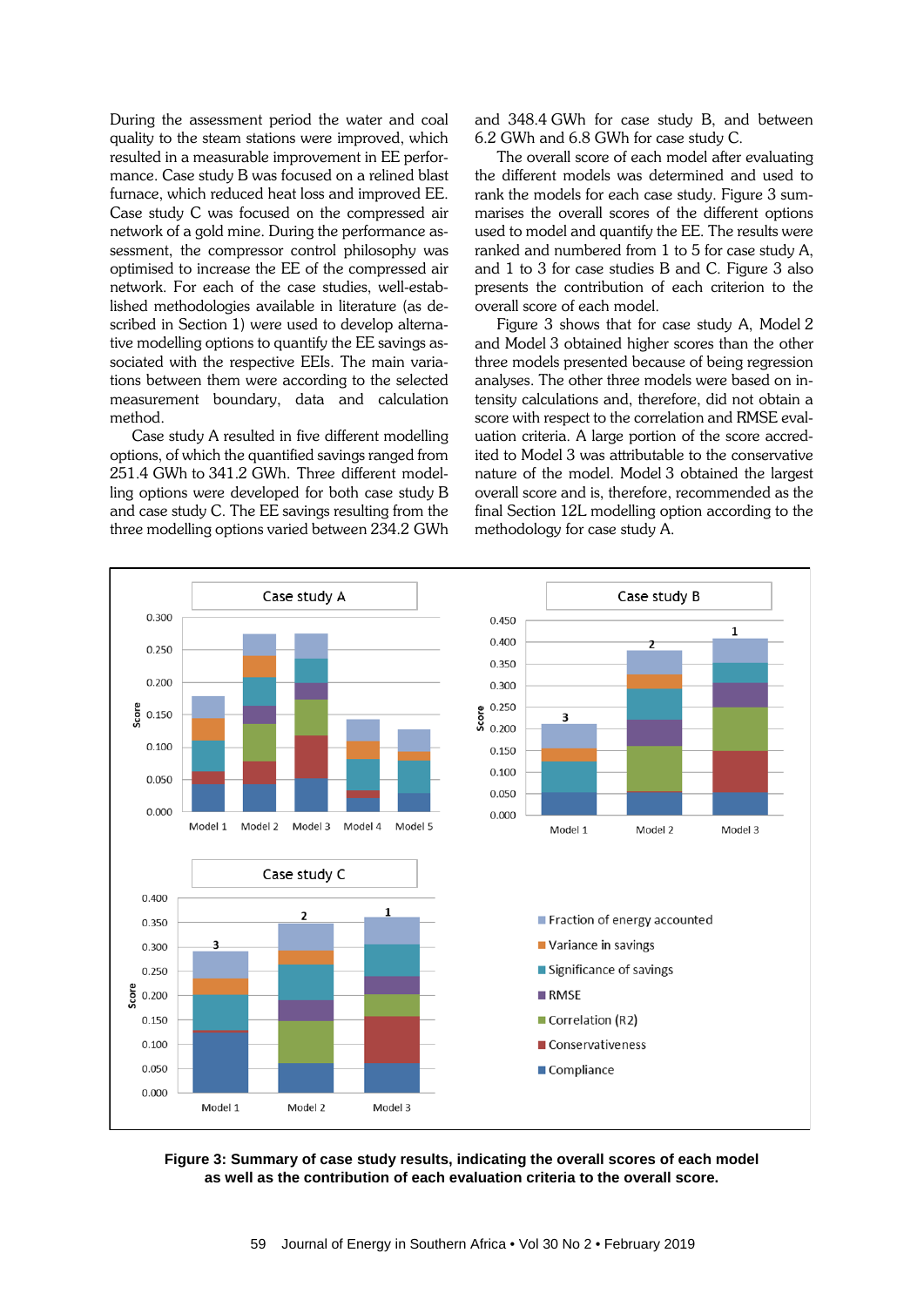Model 1 obtained the lowest score for case study B, thus, also the lowest ranking, as shown in [Figure](#page-7-0)  [3.](#page-7-0) This may be attributed to Model 1 having not obtained any score for RMSE and model correlation since Model 1 was based on the unadjusted raw reduction of the compressors energy consumption. Furthermore, [Figure 3](#page-7-0) shows that Model 1 did not obtain a score for variance in savings because Model 3 was the most conservative model and thus varied the most from the average calculated savings. However, since Model 3 was the most conservative model, a large portion of this model's overall score may be attributed to its conservativeness. Model 3 resulted in the highest overall score and was recommended as the preferred option to model the EE savings of the blast furnace for case study B.

[Figure 3](#page-7-0) shows that for case study C Model 3 ranked highest, while Model 2 and Model 1 respectively second and third. Although Model 1 was Section 12L-compliant and obtained the largest score with respect to compliance, Model 1 was still outranked by the other two. Model 2 obtained a significant score with respect to model correlation compared with Model 3, but Model 3 obtained a higher overall score. A significant portion of the overall score of Model 3 may be attributed to it being the most conservative model. Model 3 obtained the highest overall score and is thus ranked first, and recommended as the final Section 12L model for case study C.

#### *3.2 Validation of results*

The models recommended by the methodology for each case study were compared with independent SANAS-accredited M&V results. The comparison for each case study is shown in [Table 4.](#page-8-0) The models selected by the independent M&V inspection bodies were successful as well as formal Section 12L applications. The model selection process by the independent M&V inspection bodies was, however, not based on a formal process, but focused on the conservative nature of the selected model as well as model statistics.

#### <span id="page-8-0"></span>**Table 4: Comparison of methodology results with independent measurement and verification (M&V) chosen model.**

| Case study   | Methodology | Independent<br>M&V inspec-<br>tion body |
|--------------|-------------|-----------------------------------------|
| Case study A | Model 3     | Model 3                                 |
| Case study B | Model 3     | Model 3                                 |
| Case study C | Model 3     | Model 3                                 |

The results obtained from the methodology are val-

idated since they agree with the models recommended by the independent M&V inspection body. Moreover, the three models selected were comparable to real world applications. Further validation is that Section 12L certificates were issued for all three case studies which were based on the chosen models as shown in [Table 4.](#page-8-0)

### *3.3 Discussion*

The various modelling options available to quantify the EE associated with three case studies were evaluated. A final modelling option could objectively be selected by applying the methodology to each case study. The final modelling option obtained the highest ranked score and was therefore considered the most appropriate. The ranked score was obtained by evaluating each modelling option according to the criteria identified from literature (discussed in Section 2.2). The final model, therefore, adhered to all the requirements associated with Section 12L.

The WSM was used to aid in the evaluation and decision-making process. This method was selected for its simplicity and transparency. These were crucial factors to consider since the Section 12L M&V results needed to be presented to multiple stakeholders that do not necessarily have expertise to understand the more complex methods. Furthermore, the use of a transparent method was critical since there is a significant monetary value associated with Section 12L, so that stakeholders need to be protected.

A more sophisticated and complex decision aid method may, however, be implemented to evaluate accuracy of results and to counter the weaknesses associated with the WSM. A critical weakness of the WSM was to rank alternatives in a way that is heavily conditioned by a criterion if considerably different values were present, e.g., null values. This weakness was highlighted when considering that intensity calculations could not be evaluated according to a coefficient of determination and root mean square error  $(C_3$  and  $C_4$ ). There are more complex decision aid methods that can be considered to unbiasedly evaluate different calculation methods, e.g., intensity and regression models. The results obtained from this study are, however, still acceptable, since regression analyses are the most prevalent and preferred modelling option in industry (Campbell et al., 2017; Hamer et al., 2017; SABS, 2017).

[Table 5](#page-9-0) shows the most and least conservative EE savings resulting from the developed modelling options for each of the three case studies. It also shows the respective Section 12L certificate value of ZAR 0.95/kWh for each of the modelling options. The difference in the Section 12L monetary value from selecting either the most or least conservative modelling option is presented in the last column of [Table 5.](#page-9-0)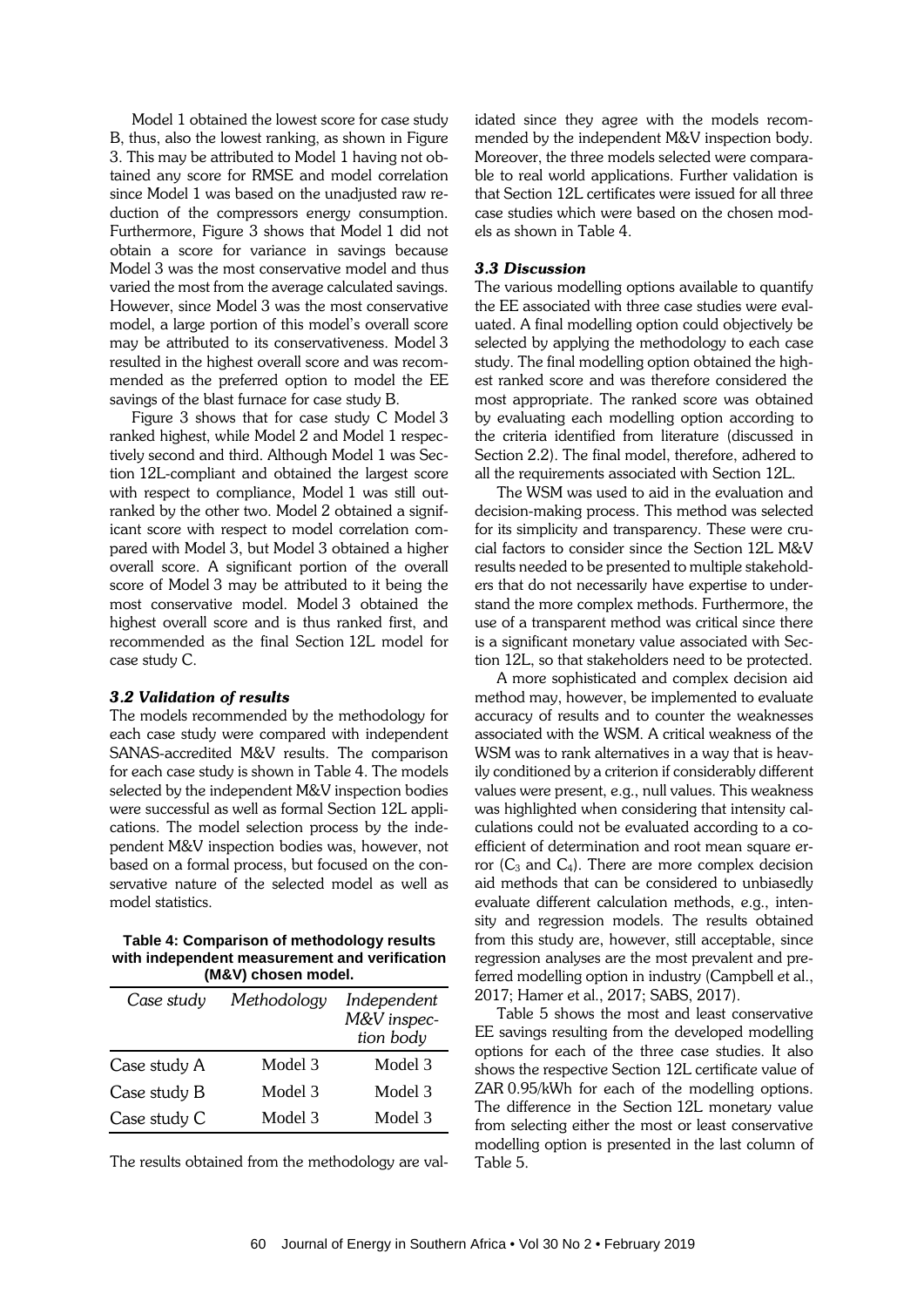<span id="page-9-0"></span>

| Case study | Quantified energy efficiency<br>savings (GWh) |                         | Section 12L Certificate value (ZAR millions) |               |            |     |
|------------|-----------------------------------------------|-------------------------|----------------------------------------------|---------------|------------|-----|
|            | Most conser-                                  | Least conser-<br>vative | Most conser-<br>vative                       | Least conser- | Difference |     |
|            | vative                                        |                         |                                              | vative        | Value      | %   |
| A          | 251.40                                        | 341.19                  | 238.83                                       | 324.13        | 85.30      | 26% |
| B          | 234.17                                        | 348.41                  | 222.46                                       | 330.99        | 108.53     | 33% |
|            | 6.17                                          | 6.84                    | 5.86                                         | 6.50          | 0.64       | 10% |

**Table 5: Difference in Section 12L certificate value of most and least conservative modelling options.**

[Table 5](#page-9-0) shows that the Section 12L certificate value could range between 10% and 33% if either the most or least conservative modelling option were selected for the three case studies. This is a significant difference and reinforces the need to prove that the most appropriate model was selected objectively.

Previous studies that focused on Section 12L for industries do not provide guidance on how to select a final modelling option between alternative solutions (Campbell et al., 2017; Hamer et al., 2017). The present study aids in the highlighted problem statement by providing a methodology that enables applicants to objectively evaluate alternative modelling options and ultimately select a final modelling option that adheres to all of the Section 12L requirements.

The methodology is flexible since the evaluation criteria and criteria weights may be adjusted as desired. It should be noted that the case studies were completed in a retrospective manner, i.e., data for both the baseline and performance assessment was available. It is, however, common practice in industry to generate EE models in a forward-facing manner, based on baseline data only. In such a case, evaluation criteria for the conservativeness of savings  $(C_2)$ , significance of savings  $(C_5)$  and variance of savings  $(C_6)$  will not be applicable.

Different statistical parameters may also be used as evaluation criteria based on the priorities of a specific M&V application; e.g., adjusted  $R^2$  may be considered instead of model correlation  $(C_3)$ . This would be suitable when multiple independent variables are used relative to a few data points, i.e., low degree of freedom (Nagappan & Ball, 2005). The  $R^2$ is considered appropriate in the present study since the M&V case studies are based on single variable models. Further research can be done to determine optimal criteria for different M&V applications, while also accounting for new developments in the field.

The flexibility of the methodology enables the essence of the methodology to be adapted to various global scenarios that have a direct impact on energy policies. These applications might include alternative M&V practices (Botes, 2017), renewable energy options (Trotta, 2018), evaluating energy transformation pathways (Volkart et al., 2017), accurate determination of carbon emissions (Talbot & Boiral, 2013) and energy efficiency options (Chedid & Ghajar, 2004).

The energy sector has a direct impact on the economic and social development of a region, therefore, an objective and transparent decision-making process (such as the one described in this study) reduces the uncertainty of energy investors and policy makers, which ultimately enables them to build successful energy policies.

#### **4. Conclusions**

A transparent and objective methodology was devised with the aim to assist Section 12L application processes and to prove that the most appropriate Section 12L energy efficiency model was chosen between multiple options. A financial comparison of the results showed that the monetary value of the Section 12L tax incentive could be influenced between 10% and 33% if no method were available to select a final model. The flexibility of the developed method enabled it to be adapted to various global decision-making problems in fields such as renewable energy, carbon tax and various other energy fields that impact energy policies. This approach ultimately produced results that are compliant with the relevant requirements and untainted by personal bias.

#### **Author roles**

*Lee-Ann Botes:* Responsible for research formulation, data collection and write-up of article.

*Walter Booysen:* Provided guidance and mentorship throughout the research and write up process.

*Marc J. Mathews:* Assisted with the write-up of the article. *Marius Kleingeld:* Financial sponsor that made the research possible.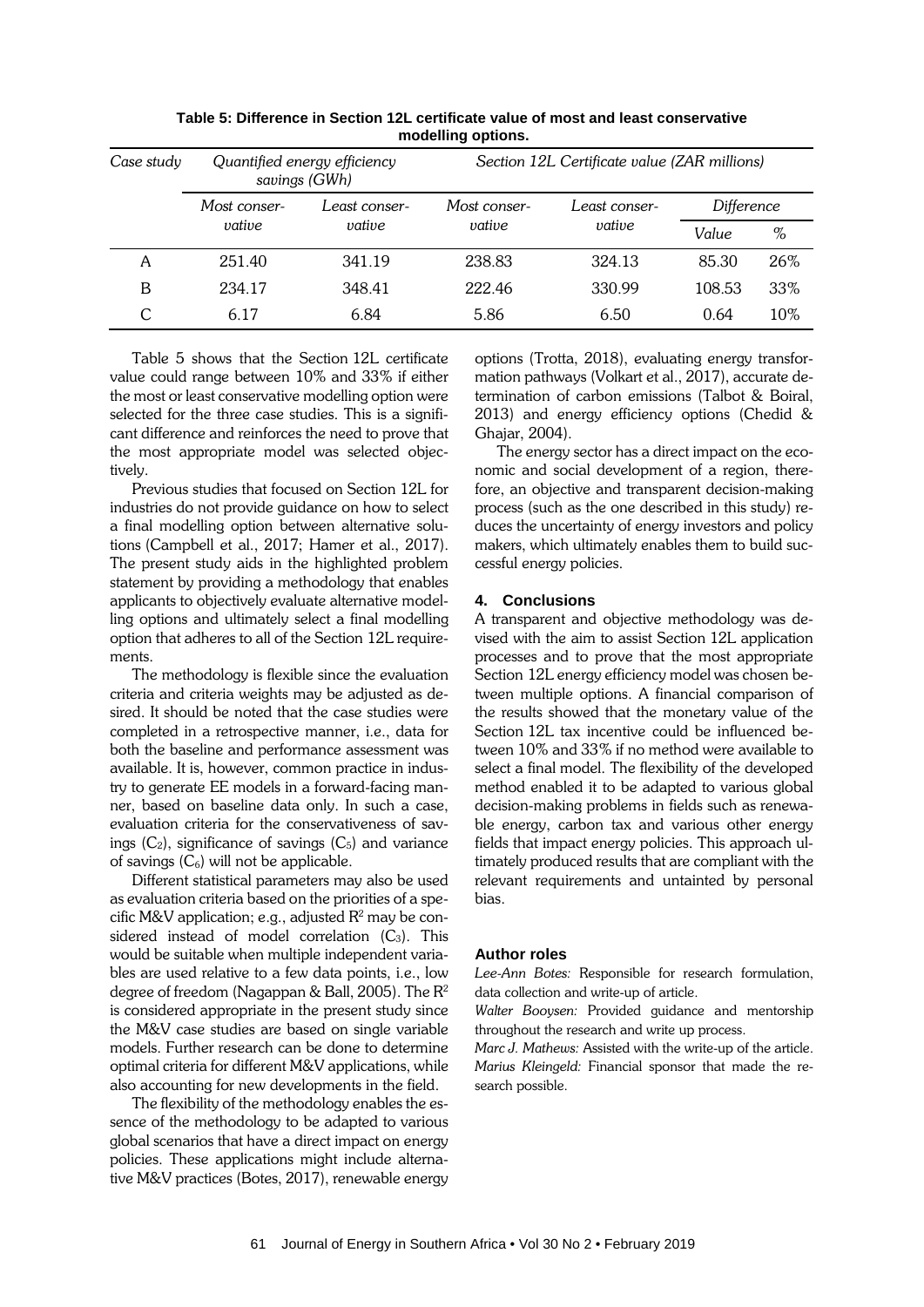#### **References**

- Azar, F.S. 2000. Multiattribute Decision-Making: Use of Three Scoring Methods to Compare the Performance of Imaging Techniques for Breast Cancer Detection, Philadelphia: University of Pennsylvania.
- Bergh, C. 2012. Energy Efficiency in the South African Crude Oil Refining Industry: Drivers, Barriers and Opportunities*,* University of Cape Town, South Africa: Masters Dissertation.
- Booysen, W. 2014. Measurement and verification of industrial DSM projects*,* South Africa: PhD Thesis, North-West University.
- Botes, L. 2017. Objective evaluation of industrial energy efficiency models for the RSA Section 12L tax incentive*,*  South Africa: Masters Dissertation, North-West University.
- Bruen, M. 2008. Systems Analysis A new paradigm and decision support tools for the water framework directive. *Hydrology and Earth System Sciences,* 12(2008): 739-749. https://doi.org/10.5194/hess-12-739-2008
- Campbell, K. 2016. Evaluating the feasibility of the 12L tax incentive for energy intensive industries*,* South Africa: Masters Dissertation, North-West University.
- Campbell, K., Booysen, W. and Vosloo, J. 2017. Evaluating the feasibility of the 12L tax incentive for energy-intensive industries. *South African Journal of Industrial Engineering,* 28(3): 15-28. https://doi.org/10.7166/28-3-1836
- Carrico, N.J.G, Goncalves, F.V., Covas, D.I.C., do Céu Almeida, M. and Alegre, H. 2014. Multi-criteria analysis for the selection of the best energy efficient option in urban water systems. *Procedia Engineering,* 7(2014): 292-301. https://doi.org/10.1016/j.proeng.2014.02.033
- Chedid, R.B. and Ghajar, R.F., 2004. Assessment of energy efficiency options in the building sector of Lebanon. *Energy Policy,* 32(2004): 647-655. https://doi.org/10.1016/S0301-4215(02)00328-2
- Department of Energy, 2010. *Digest of South African Energy Statistics 2009,* Pretoria: Energy Information Management, Process Design and Publications. Available online at http://www.energy.gov.za
- Du Toit, E.F. 2011. Energy efficiency savings allowance in South Africa: An international comparison*,* South Africa: Masters Dissertation, University of Pretoria.
- Eastman, J.R. 1999. Multi-criteria evaluation and GIS. In: *Geographical information systems.* New York: Wiley, 493- 502.
- Efficiency Valuation Organisation, 2012. *International Performance Measurement & Verification Protocol: Concepts and options for determining energy and water savings,* Oak Ridge: U.S. Department of Energy.
- Gous, A.G.S., Booysen, W. and Hamer, W. 2016. *Data quality evaluation for measurement and verification processes.*  Cape Town, IEEE.
- GreenCape, 2015. *12L Income Tax Allowance on Energy Efficiency Savings,* Cape Town: GreenCape. Available online at https://greencape.co.za
- Grobler, L.J. 2010. International M&V benchmarks and Eskom practices*,* South Africa: North-West University.
- Hamer, W. 2016. A practical approach to quantify RSA Section 12L EE tax incentives for large industry*,* South Africa: PhD Thesis, North-West University.
- Hamer, W., Booysen, W. and Mathews, E. 2017. A practical approach to managing uncertainty in the measurement and verification of energy efficiency savings. *South African Journal of Industrial Engineering,* 28(3): 128-146. https://doi.org/10.7166/28-3-1850
- Hancerliogullari, G., Hancerliogullari, K.O. and Koksalmis, E. 2017. The use of multi-criteria decision making models in evaluating anasthesia method options in circumcision surgery. *BMC Medical Informatics and Decision Making,*  17: 14. https://doi.org/10.1186/s12911-017-0409-5
- Hasanbeigi, A., Morrow, W., Sathaye, J., Masanet, E. and Xu, T. 2012. *Assessment of Energy Efficiency Improvement*  and CO<sub>2</sub> *Emission Reduction Potentials in the Iron and Steel Industry in China, Berkeley: Lawrence Berkeley* National Laboratory.
- Janse van Rensburg, H. M., 2015. Structuring mining data for RSA Section 12L EE tax incentives*,* South Africa: Masters Dissertation, North-West University.
- Kolios, A., Mytilinou, V., Lozano-Minguez, E. and Salonitis, K. 2016. A Comparative Study of Multiple-Criteria Decision-Making Methods under Stochastic Inputs. *Energies,* 9(566): 21. https://doi.org/10.3390/en9070566
- Kolios, A. and Read, G. 2013. A political, economic, social, technology, legal and environmental (PESTLE) Approach for risk identification of the tidal industry in the United Kingdom. *Energies,* 6(2013): 5023-5045. https://doi.org/10.3390/en6105023
- Mateo, J.R.S.C. 2012. *Multi Criteria Analysis in the Renewable Energy Industry. Berlin, Germany: Springer Science &* Business Media.
- Morrow, W.R., Hasanbeigi, A., Sathaye, J. and Xu, T. 2013. *Assessment of Energy Efficiency Improvement and CO2 Emission Reduction Potentials in India's Iron and Steel Industry,* Berkeley: Lawrence Berkeley National Laboratory.
- Nagappan, N. and Ball, T. 2005. *Use of relative code churn measures to predict system defect density.* St. Louis, IEEE. https://doi.org/10.1109/ICSE.2005.1553571